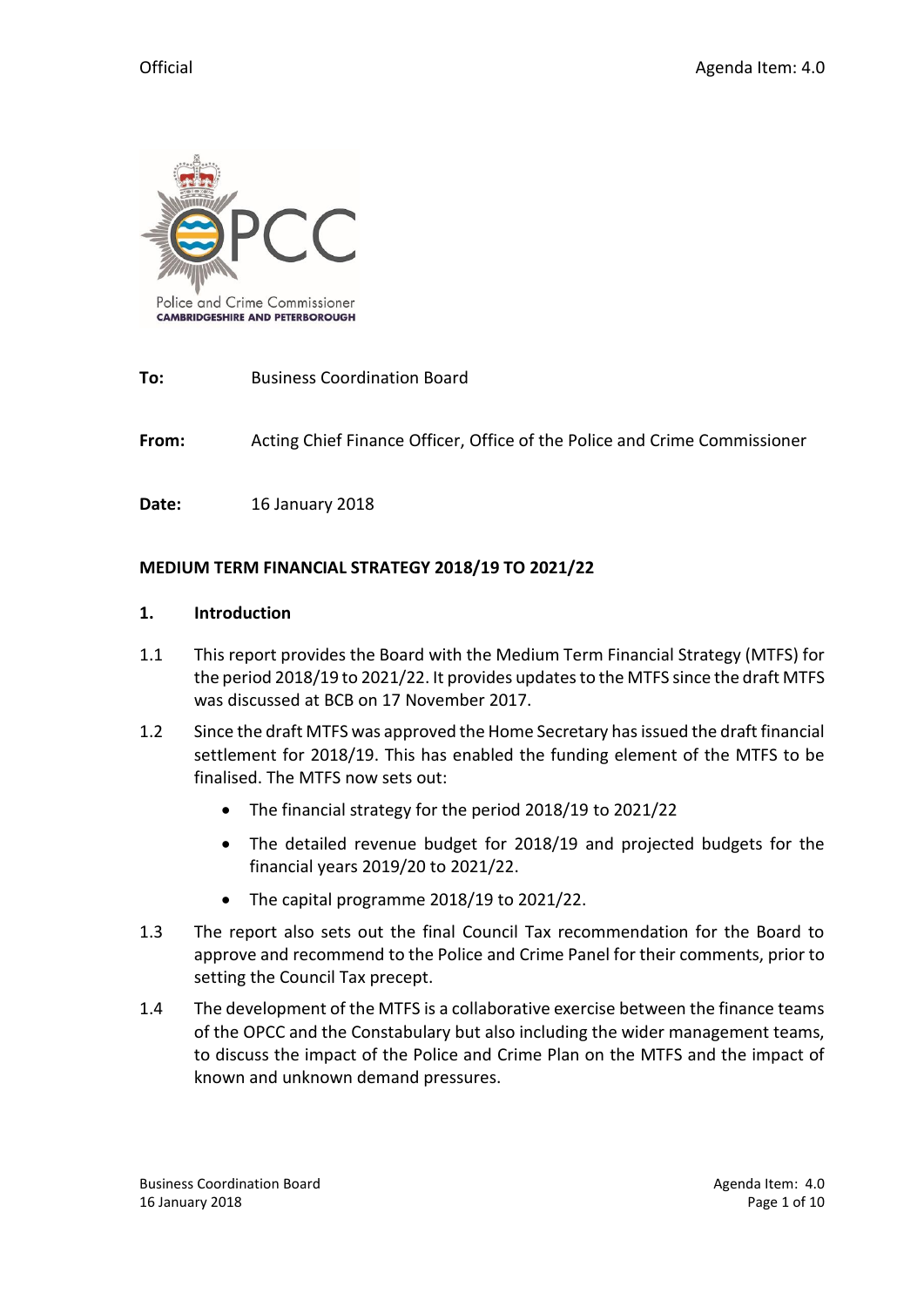### **2. Recommendation**

- 2.1 The Board is asked to approve:
	- The MTFS 2018/19 to 2021/22
	- Approve the 2018/19 Budget
	- Approve the 2018/19 Capital Programme
	- Approve the increase the policing element of council tax by £11.97 this will increase the policing element of Band D council tax from £186.75p in 2017/18 to £198.72 per annum, an increase of £1 per month.

### **3. Medium Term Financial Strategy**

- 3.1 The draft MTFS for the period 2018/19 to 2021/22 is attached at **Appendix A**. The MTFS is the key financial planning document of the Commissioner and sets out the overall strategy in which the budget will operate over the coming four years. The MTFS represents the financial plan required to deliver the objectives and outcomes of the Commissioner as set out in the Police and Crime Plan. The Medium Term Financial Plan (MTFP), the numbers, flows from this document and forms the budget for 2018/19 and the precept for the Commissioner.
- 3.2 The Police and Crime Plan has four pillars to its delivery, Offenders, Victims, Community and Transformation with a number of objectives under these pillars. The fundamentals of the Police and Crime Plan is underpinned by the delivery of a transformation programme that will enable the Commissioner and the Constabulary to better manage the demands on the service whilst improving the quality of service for victims and the wider community.
- 3.3 The Police and Crime Plan is delivered through the Force Delivery Plan, which sets out the Constabulary's aims and objectives over the same period and detailed action plans under each of the four pillars.
- 3.4 The new budget and MTFS for the period 2018/19 to 2021/22 will ensure the continual delivery of these objectives and the Commissioners and Chief Constables transformation programme.

## **4. MTFS 2018/19 to 2021/22**

- 4.1 The draft MTFS 2018/19 to 2021/22 can be seen in **Appendix 1.** This document sets out the factors that have influenced the strategy covers:
	- The Police and Crime Plan
	- Police Funding
	- Workforce
	- Demand
	- Collaboration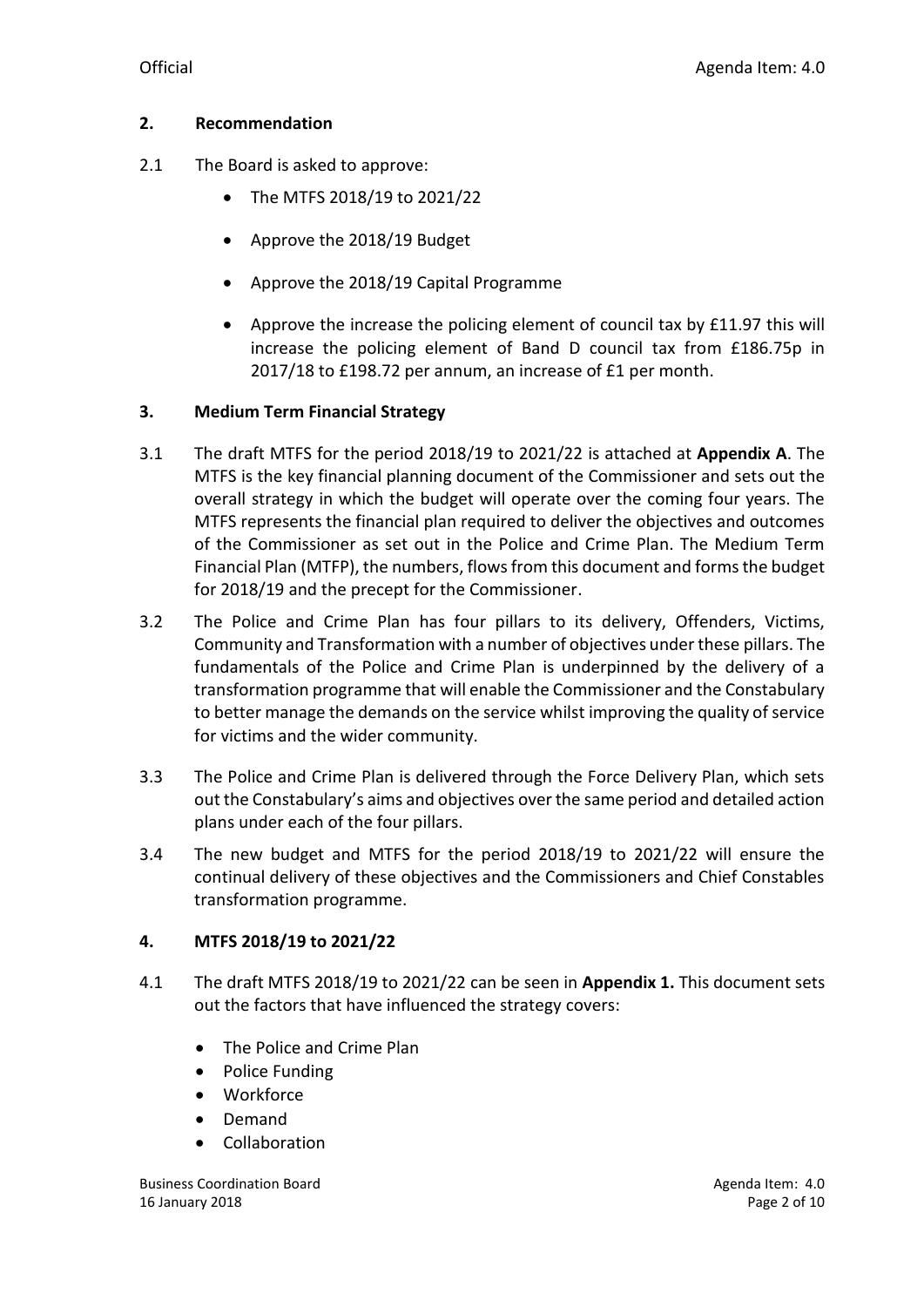- Inflation and Savings
- Commissioning and Grants Strategy
- Risks
- Capital Strategy
- Robustness of Estimates and Reserves
- 4.2 In each of the sections listed in 4.1 the MTFS sets out the impact these have on the development of the MTFS and how they impact the budget build process or the risks that may be associated with these. For example, inflation, the MTFS sets out the current parameters for inflation but will also set out the risks associated with this should inflation increase above what is allowed for.
- 4.3 The MTFS then allows for the development of the Medium Term Financial Plan (MTFP) which is the financial aspect of the strategy. This is **Annex 1** of the MTFS.

## **5. MTFP 2017/18 to 2020/21**

5.1 **Table 1** below shows the Net Budget Requirement (NBR) for 2017/18 and the estimated figures (to date) for the financial years 2018/19 through to 2021/22.

| <b>Heading</b>         | <b>Budget</b><br>2017/18 | <b>Estimated</b><br><b>Budget</b><br>2018/19 | <b>Estimated</b><br><b>Budget</b><br>2019/20 | <b>Estimated</b><br><b>Budget</b><br>2020/21 | <b>Estimated</b><br><b>Budget</b><br>2021/22 |
|------------------------|--------------------------|----------------------------------------------|----------------------------------------------|----------------------------------------------|----------------------------------------------|
|                        | £'000                    | f'000                                        | f'000                                        | £'000                                        | f'000                                        |
|                        |                          |                                              |                                              |                                              |                                              |
| Constabulary           | 126,336                  | 132,322                                      | 140,219                                      | 144,576                                      | 149,113                                      |
| <b>OPCC</b>            | 1,114                    | 1,220                                        | 1,250                                        | 1,299                                        | 1,349                                        |
| Grants &               | 2,322                    | 2,387                                        | 2,323                                        | 2,323                                        | 2,323                                        |
| <b>Corporate Costs</b> |                          |                                              |                                              |                                              |                                              |
| Capital Financing      | 1,187                    | 1,188                                        | 1,190                                        | 1,487                                        | 1,821                                        |
| <b>TOTAL</b>           | 130,960                  | 137,117                                      | 144,982                                      | 149,684                                      | 154,606                                      |
| % Change               |                          | 4.7%                                         | 5.7%                                         | 3.2%                                         | 3.3%                                         |

### **Table 1 – Budget 2017/18 and Estimated Budget 2018/19 to 2021/22**

- 5.2 The assumptions that are built into the figures in Table 1 are:
	- Pay inflation 2% through all four future years
	- $\bullet$  Cost of increments  $-0.5\%$
	- Pensions inflation 2% in 2020/21 and 2021/22 (first 2 years is built into pressures)
	- General inflation  $-3%$
	- $\bullet$  Fuel inflation  $-4\%$

Business Coordination Board **Agents** Agenda Item: 4.0 16 January 2018 **Page 3 of 10**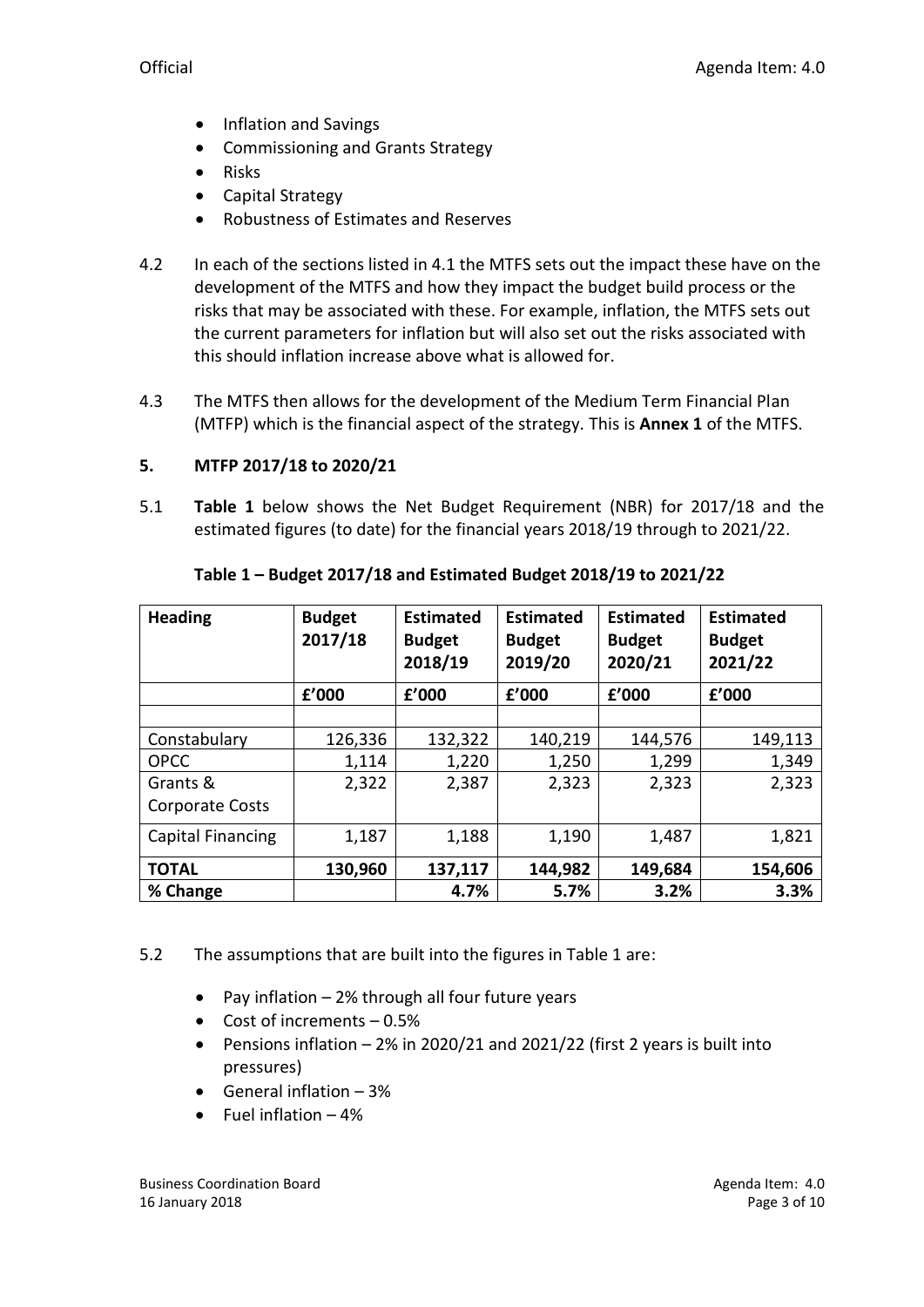- 5.3 The major change in the MTFS since the draft was presented to the Board in November 2017 has been the draft financial settlement issued by the Home Secretary on 19th December 2017. The funding implications of the settlement are discussed in section 6 below but as a result of additional funding Council Tax income to be raised in 2018/19 the commissioner has decided to utilise the additional amounts over and above the 2% increase in Council Tax originally planned to fund the recruitment of additional police officers to help to manage the increasing demand on the Constabulary. After allowing for the additional costs required to support frontline officers (additional equipment, vehicles, ICT, additional HR support for recruitment and supervisory officers) the additional budget raised will allow for 55 officers to be recruited throughout 2018/19.
- 5.4 The Home Secretary has also indicated that she is minded to repeat the 2018/19 financial settlement in 2019/20, provided continued progress on productivity and efficiency occurs and, therefore, the Commissioner will be examining whether to repeat this additional recruitment in 2019/20.

## **6. Funding**

- 6.1 The Commissioners budget is funded from two main sources, Government Grant (60%) and Council Tax (39%). On 19<sup>th</sup> December 2017 the Home Secretary issued the draft financial settlement for 2018/19. This set out the following:
	- A cash standstill Police grant of £78.411m
	- Allowing Police and Crime Commissioners to increase the Police element of the Council Tax Band D equivalent by up to £12 per annum, before having to seek approval via a referendum
	- Capital Grant of £506k
- 6.2 The Home Secretary also stated, "If the police deliver clear and substantial progress against the agreed milestones on productivity and efficiency in 2018, then the Government intends to maintain the protection of a broadly flat police grant in 2019/20 and repeat the same flexibility of the precept, i.e. allowing PCCs to increase their Band D precept by a further up to £12 in 2019/20."
- 6.3 Despite the cash standstill position of the Police Grant settlement there is still a funding gap over the MTFS period of £9.323m.

## *Council Tax*

- 6.4 As a result of the draft financial settlement the Commissioner is proposing to increase the Police element of the Council Tax (Band D equivalent) by £11.97 to £198.72 in 2018/19. Through the rest of the MTFS period the assumption is that the £12 increase will occur in 2019/20 with a 2% increase in the subsequent two years.
- 6.5 The Police precept is set by taking the Band D Council Tax amount and multiplying it by the Council Tax Base. All billing authorities across Cambridgeshire have provided their estimated Council Tax Base for 2018/19. The gives a council tax base of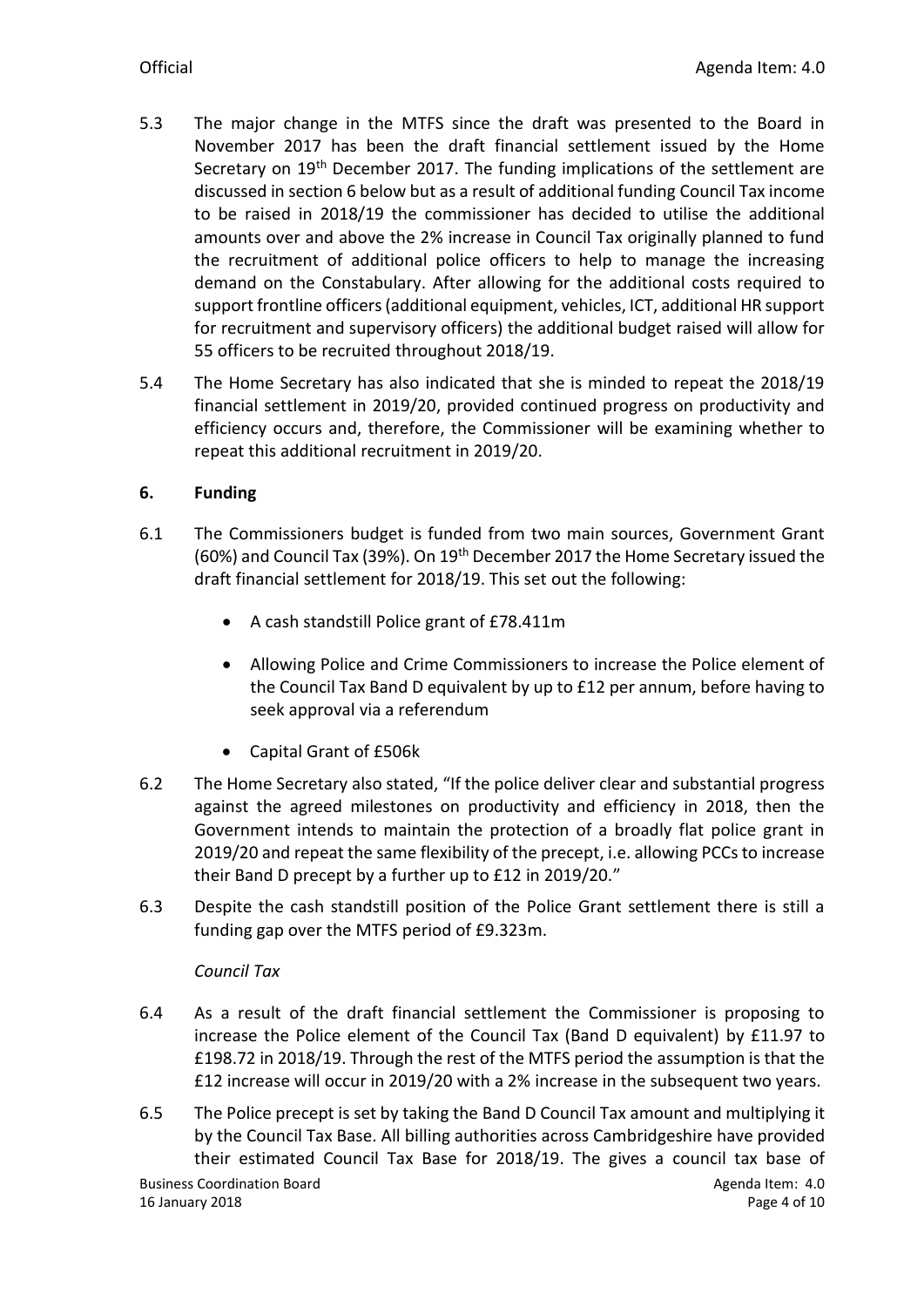279,882. The MTFS is also assuming an increase across the whole period in the Council Tax base, reflecting both the current growth in population and housing across Cambridgeshire plus the Combined Authority Mayor's ambition to further increase house building. This is reflected in an overall growth over the period of 22,000 properties.

## **7. Savings and Efficiencies**

- 7.1 As discussed in section 6.3 there is a funding gap of £9m over the period. It is important that the Commissioner has plans in pace to meet this budget gap over the course of the MTFS, however, it is recognised that over a four year period these plans will not be definitive and there may be gaps in the latter years. For the first year of the MTFS, though, it is a legislative requirement that the budget is balanced, though this can come from reserves.
- 7.2 Throughout the budget planning process for 2018/19 and beyond savings and service efficiencies have been identified. **Table 2** shows the current saving plans across different parts of the business along with the current RAG status.

| <b>Heading</b>               | <b>Estimated</b><br><b>Budget</b> | <b>Estimated</b><br><b>Budget</b> | <b>Estimated</b><br><b>Budget</b> | <b>Estimated</b><br><b>Budget</b> | <b>TOTAL</b>           |
|------------------------------|-----------------------------------|-----------------------------------|-----------------------------------|-----------------------------------|------------------------|
|                              | 2018/19                           | 2019/20                           | 2020/21                           | 2021/22                           |                        |
|                              | £'000                             | £'000                             | f'000                             | f'000                             | ${\bf f}^{\prime}$ 000 |
|                              |                                   |                                   |                                   |                                   |                        |
| <b>Local Policing Review</b> |                                   |                                   |                                   |                                   |                        |
| Green                        | 2,104                             | 1,078                             | 1,742                             | 200                               | 5,124                  |
|                              |                                   |                                   |                                   |                                   |                        |
| <b>Procurement (inc 7F)</b>  |                                   |                                   |                                   |                                   |                        |
| Red                          | 0                                 | 0                                 | 800                               | 800                               | 1,600                  |
| Amber                        | 0                                 | 800                               | 0                                 | $\mathbf 0$                       | 800                    |
| <b>Other Local Policing</b>  |                                   |                                   |                                   |                                   |                        |
| Red                          | 0                                 | 0                                 | 200                               | $\mathbf 0$                       | 200                    |
| Amber                        | 0                                 | 200                               | 0                                 | 0                                 | 200                    |
| Green                        | 417                               | 0                                 | 0                                 | 0                                 | 417                    |
| <b>Estates Strategy</b>      |                                   |                                   |                                   |                                   |                        |
| Red                          |                                   |                                   |                                   | 800                               | 800                    |
| Amber                        | 0                                 | 300                               | 0                                 | 0                                 | 300                    |
| <b>Collaboration</b>         |                                   |                                   |                                   |                                   |                        |
| Red                          | $\mathbf 0$                       | 358                               | 1,987                             | 21                                | 2,366                  |
| Amber                        | $\overline{0}$                    | 350                               | 0                                 | $\mathbf 0$                       | 350                    |
| Green                        | 2,045                             | 0                                 | $\overline{0}$                    | 0                                 | 2,045                  |
| <b>TOTAL</b>                 |                                   |                                   |                                   |                                   |                        |
| Red                          | 0                                 | 358                               | 2,987                             | 1,621                             | 4,966                  |

#### **Table 2: Current Savings Plans RAG status and Values**

Business Coordination Board **Agents** Agenda Item: 4.0 16 January 2018 **Page 5 of 10**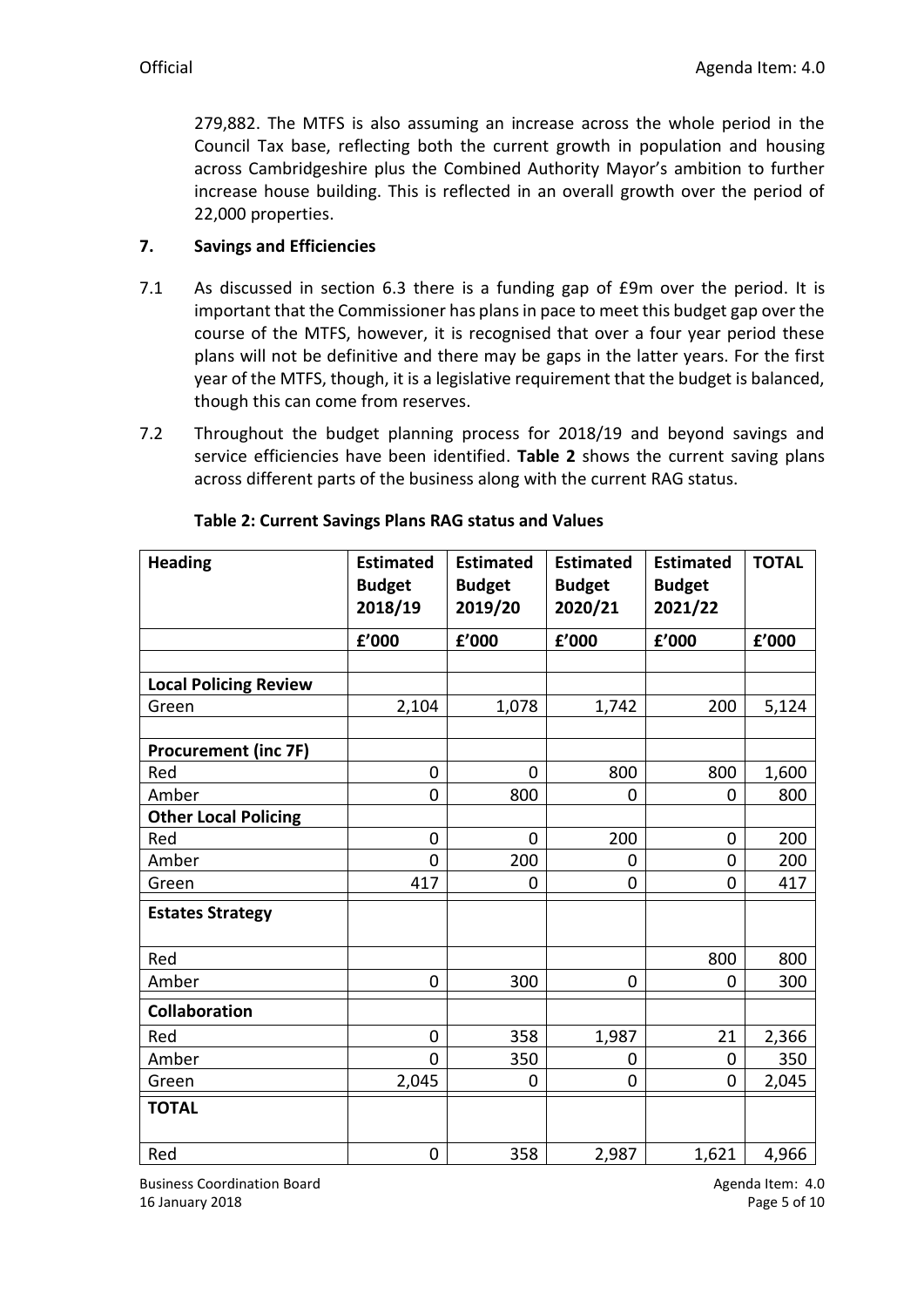| Amber                                                                                                  | 0       | 1,650   | 0     |       | 1,650  |
|--------------------------------------------------------------------------------------------------------|---------|---------|-------|-------|--------|
| Green                                                                                                  | 4,566   | 1,078   | 1,742 | 200   | 6,738  |
| <b>Overall Total Savings</b>                                                                           | 4,566   | 3,086   | 4,729 | 1,821 | 13,354 |
| <b>Budget (Gap)/ surplus -</b><br>2018/19 to be met from<br><b>Budget Assistance</b><br><b>Reserve</b> | (1,801) | (2,401) | 47    | 314   |        |

7.4 **Table 2** shows that there are plans in place to meet the funding gap, with a potential surplus of £314k in 2021/22. However as approximately a third of these savings are currently holding a red status, primarily due to them being 3-4 years from fruition, it is important that the sustained effort on driving out efficiencies across all aspects of the budget is continued.

## **8. Reserves**

8.1 The General Reserve, which is a statutory contingency reserve to fund unplanned and emergency expenditure, for example a major operational investigation, stood at £7.197m (5.5% of the NBR 2017/18). In 2017/18 there will be a call of £0.263m on the general reserve as a result of the police pay award above the 1% budgeted for, bringing the balance down to £6.934m (5.05% of 2018/19 estimated NBR). A general reserve of 5% of the Net Budget Requirement is considered prudent. This means that as the NBR increases each year a contribution to the General Reserve is required. The estimated position of the General Reserve over each year of the MTFS is shown in **Table 3** below.

| <b>Heading</b>            | 2018/19 | 2019/20 | 2020/21 | 2021/22 |
|---------------------------|---------|---------|---------|---------|
|                           | £'000   | f'000   | £'000   | £'000   |
| <b>Opening</b>            | 6,934   | 6,934   | 7,240   | 7,497   |
| <b>Balance</b>            |         |         |         |         |
| Transfer                  | 0       | 306     | 257     | 224     |
| (Out)/In                  |         |         |         |         |
| Closing<br><b>Balance</b> | 6,934   | 7,240   | 7,497   | 7,721   |

8.2 The Budget Assistance Reserve, which is intended to be used to even out fluctuations within the MTFS period and is use to bring the General Reserve up to the 5% level, will have the following movements, based on the projected outturn position for 2017/18 and the budget gap figures in table 2 above.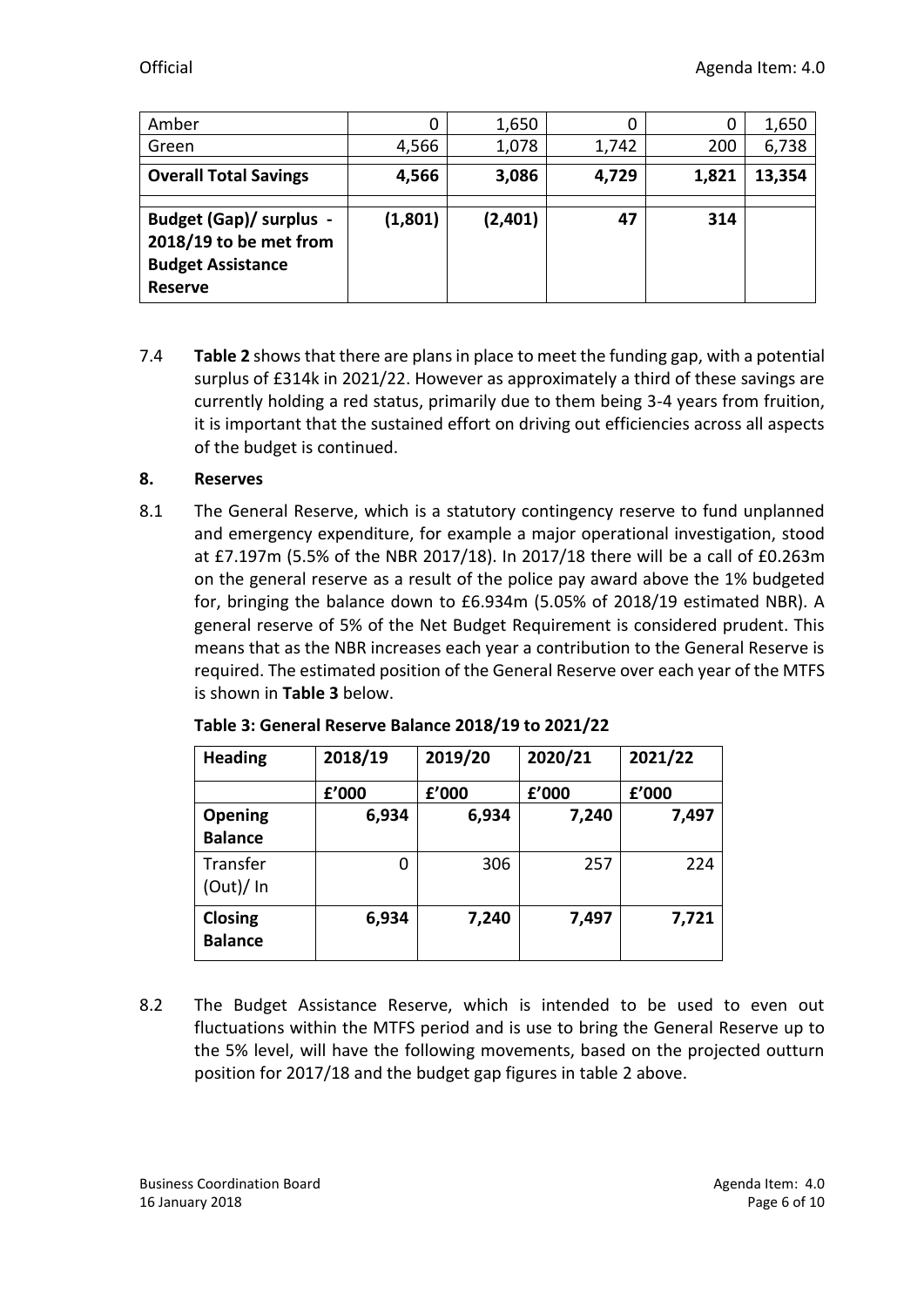| <b>Heading</b>         | <b>Budget</b><br>2017/18 | <b>Estimated</b><br><b>Budget</b><br>2018/19 | <b>Estimated</b><br><b>Budget</b><br>2019/20 | <b>Estimated</b><br><b>Budget</b><br>2020/21 | <b>Estimated</b><br><b>Budget</b><br>2021/22 |
|------------------------|--------------------------|----------------------------------------------|----------------------------------------------|----------------------------------------------|----------------------------------------------|
|                        | f'000                    | f'000                                        | £'000                                        | f'000                                        | £'000                                        |
| <b>Opening Balance</b> | 8,414                    | 2,766                                        | 965                                          | (1, 472)                                     | (1,682)                                      |
| Transfer (Out)/ In     | (5,648)                  | (1,801)                                      | (2, 437)                                     | (210)                                        | 90                                           |
| <b>Closing Balance</b> | 2,766                    | 965                                          | (1, 472)                                     | (1,682)                                      | (1,592)                                      |

## **Table 4: Projected Budget Assistance Reserve**

- 8.3 Currently the Budget Assistance Reserve is due to go into a negative position in 2019/20. This cannot happen, and even though the overall position of reserves is positive (see table 5 below) the continued pressure on reducing expenditure, and identifying efficiencies and savings has to continue in order to rectify the reserves position.
- 8.4 The commissioner is also required to clearly set out how he intends to use all reserves over the MTFS period. **Table 5** sets out the estimated balances of the reserves over the period of the MTFS.

**Table 5: Estimated Reserves Position 2018/19 to 2021/22**

|                                          | Balance 31<br><b>March 2018</b> | Balance 31<br><b>March 2019</b> | Balance 31<br><b>March 2020</b> | Balance 31<br><b>March 2021</b> | Balance<br>31 March<br>2022 |
|------------------------------------------|---------------------------------|---------------------------------|---------------------------------|---------------------------------|-----------------------------|
| <b>Usable Reserves</b>                   |                                 |                                 |                                 |                                 |                             |
| Drug Forfeiture (Operational) Reserve    | 78                              | 78                              | 78                              | 78                              | 78                          |
| <b>Budget Assistance Reserve</b>         | 2,766                           | 965                             | (1, 472)                        | (1,682)                         | (1, 592)                    |
| Road Casualty Reduction & Support        |                                 |                                 |                                 |                                 |                             |
| Fund $(*)$                               | 1,348                           | 1,348                           | 1,348                           | 1,348                           | 1,348                       |
| <b>Collaboration &amp; Commissioning</b> |                                 |                                 |                                 |                                 |                             |
| Reserve                                  | 270                             | 270                             |                                 |                                 |                             |
| ICT Development Reserve                  | 161                             |                                 |                                 |                                 |                             |
| <b>Estate Development Reserve</b>        | 3,439                           | 5,439                           |                                 |                                 |                             |
| <b>Contingency Reserves</b>              |                                 |                                 |                                 |                                 |                             |
| <b>Insurance Reserve</b>                 | 996                             | 996                             | 996                             | 996                             | 996                         |
| Ill-Health Retirement Reserve            | 398                             | 398                             | 398                             | 398                             | 398                         |
| <b>Capital Reserves</b>                  |                                 |                                 |                                 |                                 |                             |
| Capital Reserve                          | 1,875                           | 845                             | $\qquad \qquad -$               |                                 |                             |
| Capital Receipts Reserve                 | 1,888                           |                                 |                                 |                                 |                             |
| <b>Total Earmarked Reserves</b>          | 13,219                          | 10,339                          | 1,348                           | 1,138                           | 1,228                       |
|                                          |                                 |                                 |                                 |                                 |                             |
| <b>General Reserve</b>                   | 6,934                           | 6,934                           | 7,240                           | 7,803                           | 8,027                       |
|                                          |                                 |                                 |                                 |                                 |                             |
| <b>Total Usable Reserves</b>             | 20,153                          | 17,273                          | 8,588                           | 8,635                           | 8,949                       |

Business Coordination Board **Agents** Agenda Item: 4.0 16 January 2018 Page 7 of 10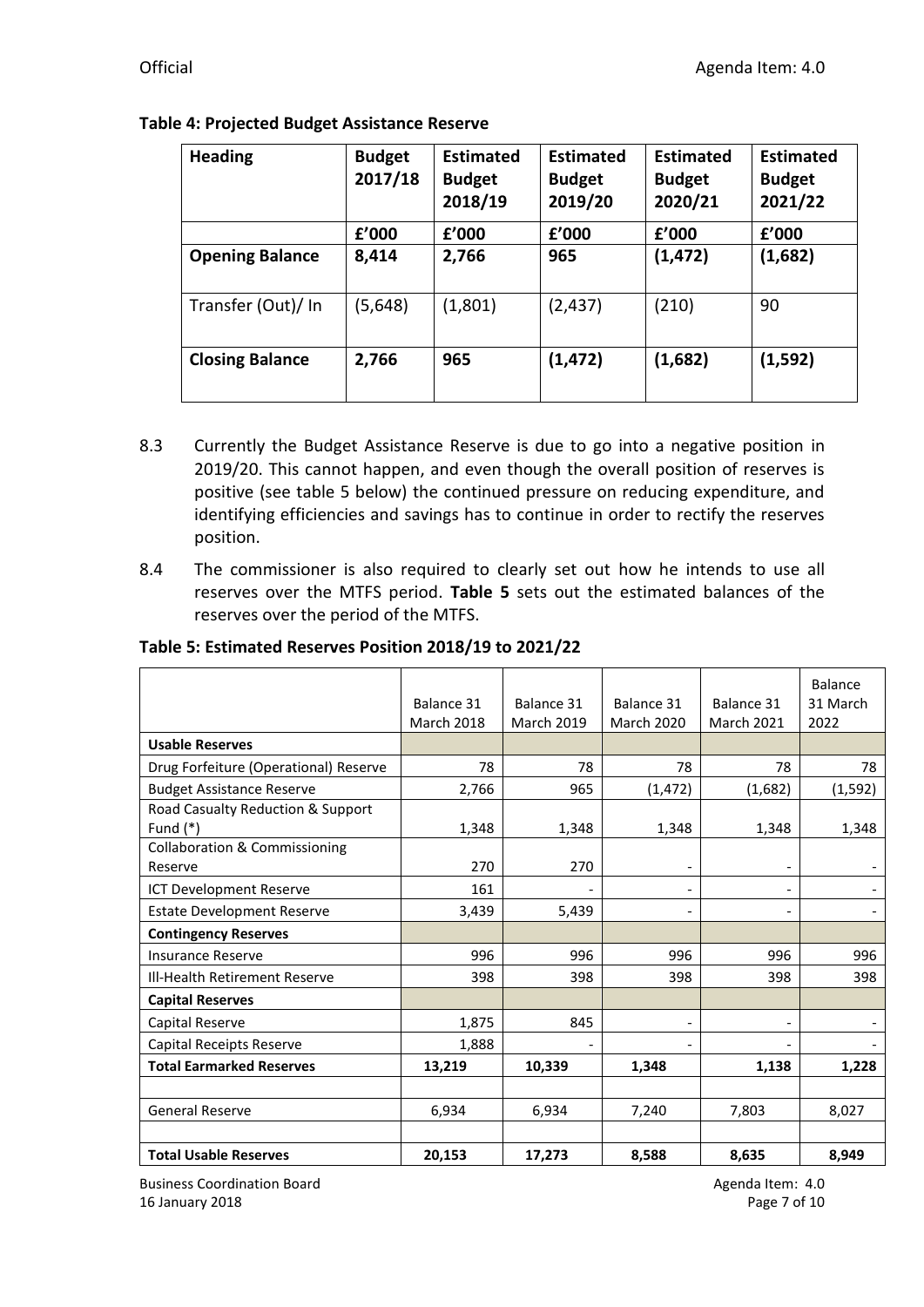*(\*) This reserve will be utilised over the MTFS period but it is not yet known what the spend profile will be.*

### **9. Capital**

9.1 The proposed capital programme for 2018/19 to 2021/22 is in **Annex 2** of the MTFS and is summarised below in **Table 6**, along with the proposed funding sources.

| <b>Heading</b>           | <b>Estimated</b><br><b>Budget</b><br>2018/19 | <b>Estimated</b><br><b>Budget</b><br>2019/20 | <b>Estimated</b><br><b>Budget</b><br>2020/21 | <b>Estimated</b><br><b>Budget</b><br>2021/22 |
|--------------------------|----------------------------------------------|----------------------------------------------|----------------------------------------------|----------------------------------------------|
|                          | f'000                                        | f'000                                        | £'000                                        | £'000                                        |
|                          |                                              |                                              |                                              |                                              |
| <b>Estates Programme</b> | 4,000                                        | 10,500                                       | 5,000                                        | 500                                          |
| Fleet Programme          | 1,700                                        | 1,700                                        | 1,700                                        | 1,700                                        |
| <b>ICT Enabling</b>      | 1,304                                        | 500                                          | 2,200                                        | 200                                          |
| Programme                |                                              |                                              |                                              |                                              |
| Operational              | 445                                          | 400                                          | 400                                          | 400                                          |
| Programme                |                                              |                                              |                                              |                                              |
| <b>TOTAL</b>             | 7,449                                        | 13,100                                       | 9,300                                        | 2,800                                        |
|                          |                                              |                                              |                                              |                                              |
| <b>Financing</b>         |                                              |                                              |                                              |                                              |
| Capital Grants           | 720                                          | 506                                          | 506                                          | 506                                          |
| Vehicle Receipts         | 150                                          | 150                                          | 150                                          | 150                                          |
| Capital Receipts         | 1,888                                        | ი                                            | 0                                            | 0                                            |
| Reserves                 | 1,191                                        | 845                                          | 0                                            | 0                                            |
| Borrowing                | 3,500                                        | 11,599                                       | 8,644                                        | 2,144                                        |
| <b>TOTAL</b>             | 7,449                                        | 13,100                                       | 9,300                                        | 2,800                                        |

- 9.2 The most significant project within the proposed capital programme is the Southern Policing Hub.
- 9.3 From 2020/21, the primary source of capital financing will be borrowing as capital reserves and receipts will have been fully utilised by this point and it is anticipated that the current low level of capital grants received from central government will continue. This will have ongoing revenue consequences due to the need to budget for interest and minimum revenue provision payments.

## **10. Robustness of Estimates**

- 10.1 Under Section 25 of the Local Government Act 2003, the Commissioner's Chief Financial Officer (CFO) is required to report on the robustness of the estimates made for the purposes of the budget calculations.
- 10.2 Work on the 2018/19 budget gap started early in 2017/18, as the Constabulary identified savings during the financial year which contribute towards balancing the budgets for the next financial year. This is the established practice, which ensures that the savings and efficiencies are achievable and the Constabulary continually strives to ensure effective and efficient policing.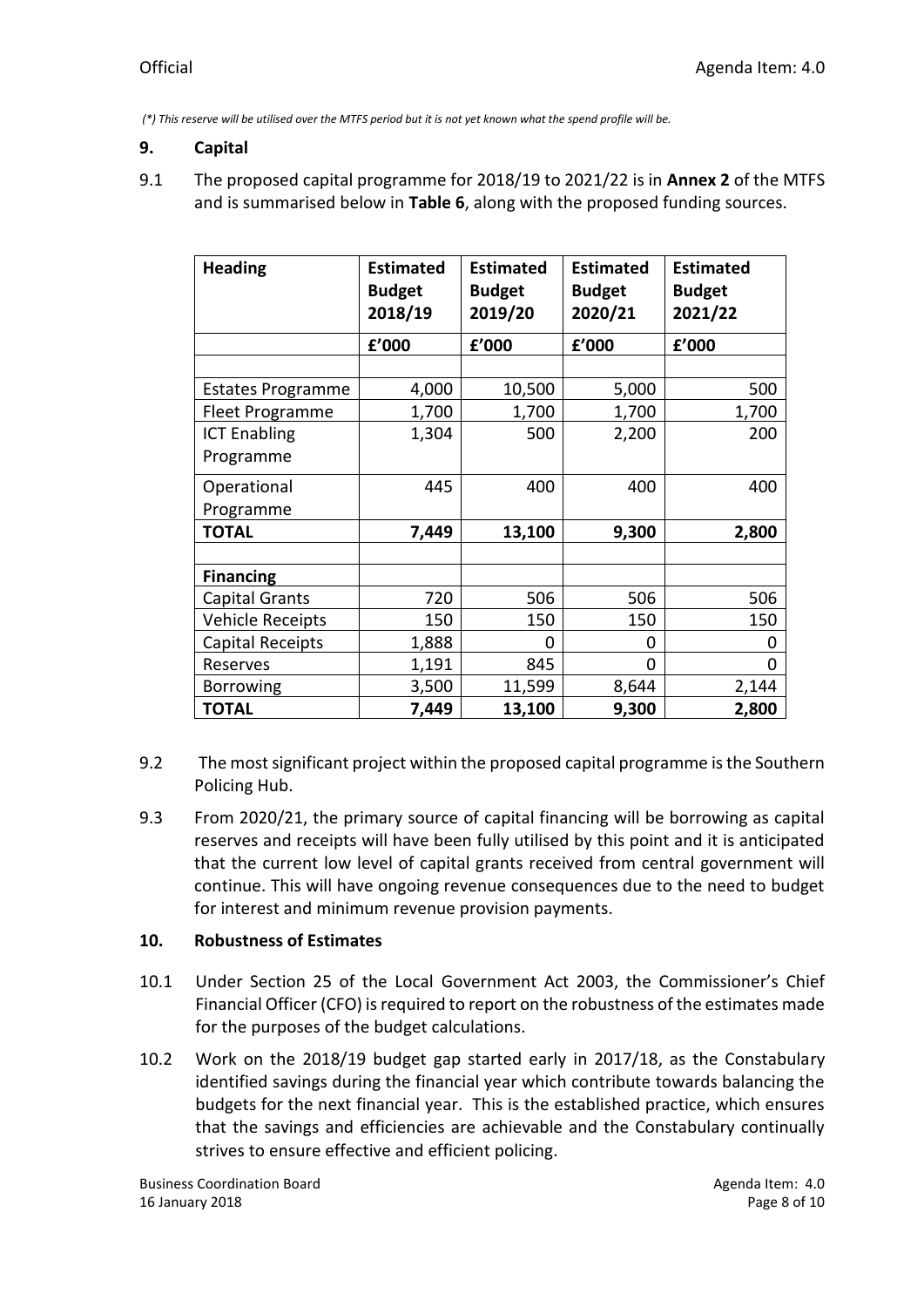- 10.3 A sound financial strategy is the key enabler to the achievement of the pledges in the Plan, the objectives of the operational policing strategy and the protection of front-line policing. One of the best ways to keep people safe and maintain police resources and people's confidence in the police is to place an emphasis on long-term financial and strategic management as a whole. The Commissioner and Constabulary never look at expenditure numbers in isolation.
- 10.4 Analysing and setting the Commissioner's and Constabulary's budgets is an iterative and ongoing process. Initial drafts of the following year's budget are prepared throughout the current year. The budget setting process continues in earnest in September. The known factors including contractual commitments, cost pressures and savings identified during the current financial year, alongside assumptions relating to central government funding. These factors set the financial landscape for the coming year. The Constabulary's Budget Managers are tasked with reviewing their budgets and recommending savings. This work is undertaken in close cooperation with the Constabulary's Finance Team.
- 10.5 The Commissioner's CFO and Constabulary Director of Finance and Resources meet regularly from July to consider the draft budget and MTFP, challenging assumptions and analysing savings in order to improve a realistic and sustainable financial plan that enables the Constabulary to bring the operational policing strategy to fruition.

## **11. Consultation**

11.1 The Commissioner's Council Tax increase proposals are currently out to public consultation, which started on January 5 2018 and will close on January 29 2018. An update on the current position of the consultation will be given at the meeting.

## **12. Recommendation**

- 12.1 The Board is asked to approve:
	- The MTFS 2018/19 to 2021/22
	- Approve the 2018/19 Budget
	- Approve the 2018/19 Capital Programme
	- Approve the increase the policing element of council tax by £11.97; this will increase the policing element of Band D council tax from £186.75p in 2017/18 to £198.72 per annum, an increase of £1 per month.